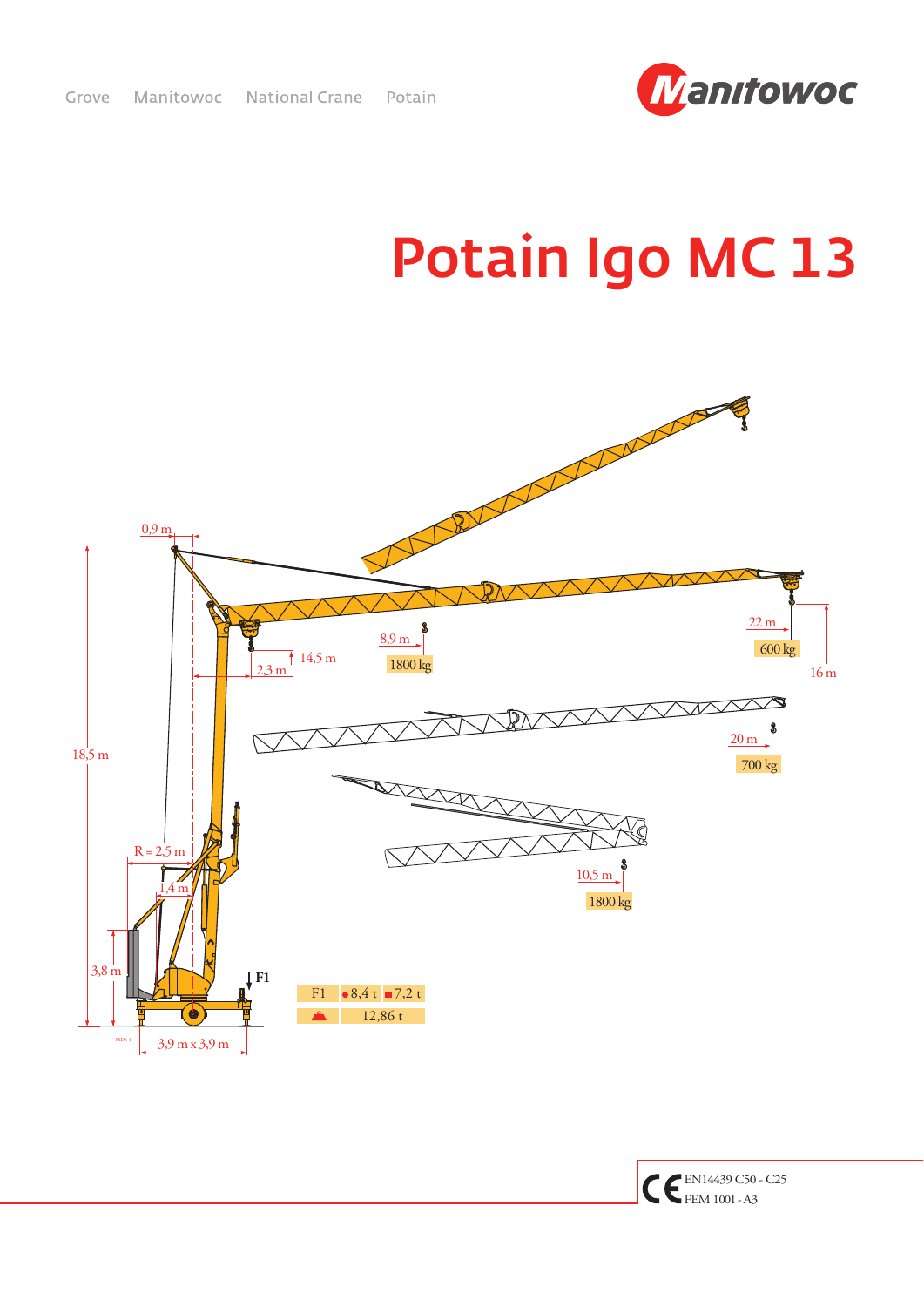| Courbes de charges<br>Lastkurven<br>Load diagrams<br>Curvas de cargas<br>Curve di carico<br>Curva de cargas<br>Диаграммы<br>грузоподъемностей |                                  | March 1977                |                 |   |     |      |      |    |    |                                                                |    |    | WANNAN |    |    |    |    |                                                                       |   |
|-----------------------------------------------------------------------------------------------------------------------------------------------|----------------------------------|---------------------------|-----------------|---|-----|------|------|----|----|----------------------------------------------------------------|----|----|--------|----|----|----|----|-----------------------------------------------------------------------|---|
| MDS <sub>3</sub>                                                                                                                              | 22 <sub>m</sub>                  | $2,3 \blacktriangleright$ | 10,5            | m | 8.9 | -9   | 10   | 12 | 13 | 14                                                             | 15 | 16 | 17     | 18 | 19 | 20 | 21 | 22                                                                    | m |
|                                                                                                                                               | <b>ZAVANA</b>                    |                           | 1800 kg         |   |     |      |      |    |    |                                                                |    |    |        |    |    |    |    | 1800 1775 1565 1395 1255 1140 1040 960 890 825 770 720 675 635 600 kg |   |
|                                                                                                                                               | 20 <sub>m</sub><br><b>ZAVANA</b> | $2,3 \blacktriangleright$ | 10,5<br>1800 kg | m |     | 9,15 | - 10 | 12 | 13 | 14<br>1800 1615 1440 1300 1180 1080 995 920 855 795 745 700 kg | 15 | 16 |        | 18 | 19 | 20 | m  |                                                                       |   |
|                                                                                                                                               |                                  |                           |                 |   |     |      |      |    |    |                                                                |    |    |        |    |    |    |    |                                                                       |   |





Courbes de charges Lastkurven Load diagrams Curvas de cargas Curve di carico Curva de cargas Диаграммы

> Chariot distributeur Réactions en service Réactions hors service

> > A vide sans lest (ni train de transport) avec flèche et hauteur maximum.

## **FR DE EN ES IT PT RU**

Verfahrbare Laufkatze Reaktionskräfte in Betrieb Reaktionskräfte außer Betrieb

Ohne Last, Ballast (und Transportachse), mit Maximalausleger und **Maximalause (direction)**<br>Transportachse), mit<br>Maximalhöhe.

Traversing trolley Reactions in service Reactions out of service Without load, ballast (or Carro distribuidor Reacciones en servicio Reacciones fuera de servicio

transport axles), with maximum jib and maximum height.

Sin carga, sin lastre, (ni tren de transporte), flecha y altura máxima.

Reazioni in servizio

Carrellino distributore Reazioni fuori servizio Carro distribuidor Reacções em serviço Reacções fora de serviço

A vuoto, senza zavorra (ne Sem carga (nem trem de assali di trasporto) con braccio massimo e altezza massima. transporte)- sem lastro com lança e altura máximas.

Грузовая тележка Реакции при работе Реакции в покое

Вес без груза, балласта (или транспортных осей), с максимальной длиной стрелы и максимальной высотой.

Æ.  $\bullet$ п

Luffing jib

MDS 3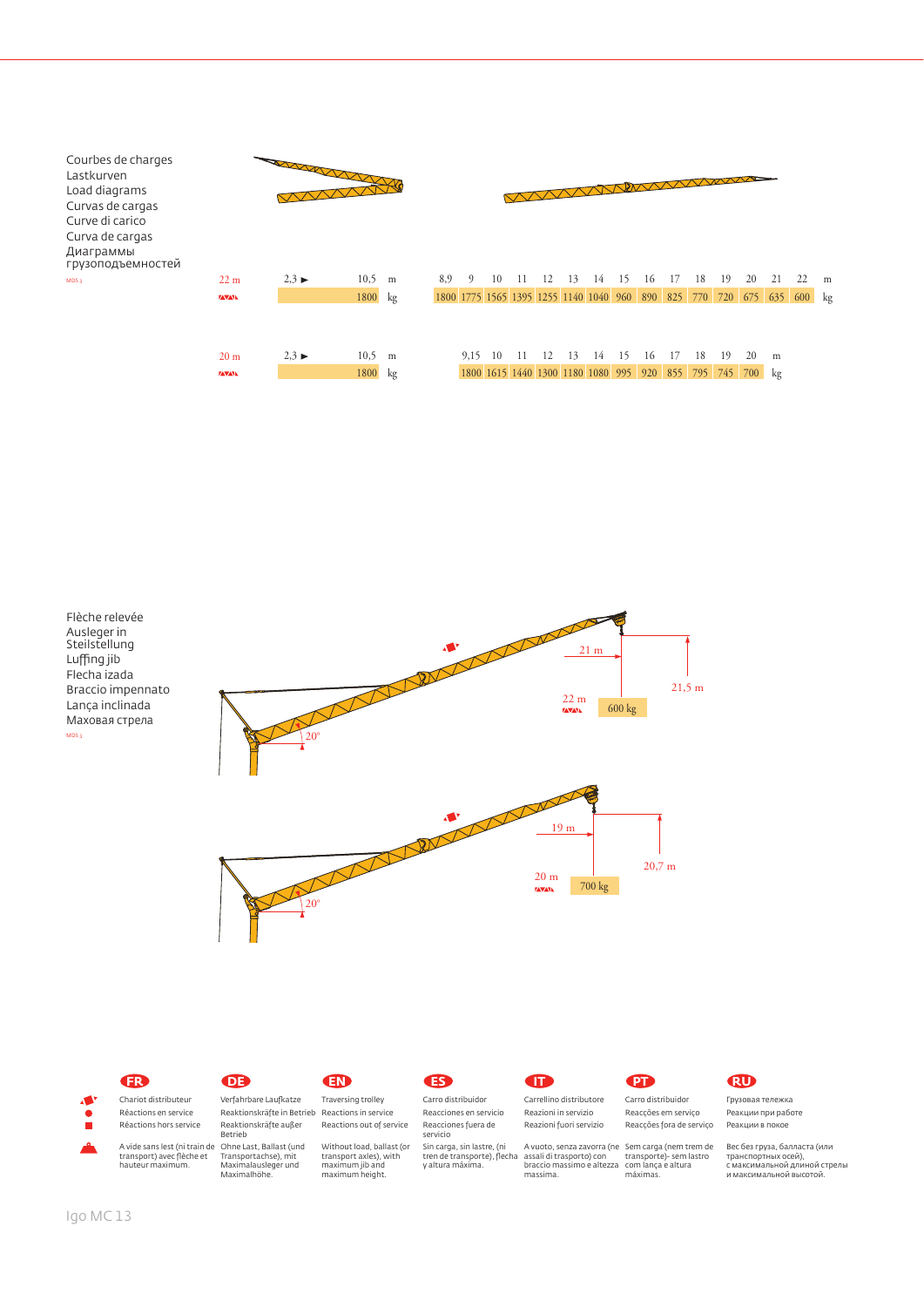Mécanismes Antriebe Mechanisms Mecanismos Meccanismi Mecanismos Механизмы MDS 3

|                                     |                                                 |                                              |                       |                          |                       | 一天                                                             | ch - PS<br>hp | kW  |  |  |
|-------------------------------------|-------------------------------------------------|----------------------------------------------|-----------------------|--------------------------|-----------------------|----------------------------------------------------------------|---------------|-----|--|--|
|                                     |                                                 | $230 \text{ V} \pm 1$                        | m/min                 | 13.5<br>13,5             | 17<br>$\downarrow$ 16 | 18<br>$\sqrt{36}$                                              | 3,3           | 2,4 |  |  |
|                                     |                                                 | $20 \text{ A}$ 1                             | kg                    | 1800                     | 1800                  | 700                                                            |               |     |  |  |
|                                     | 8 LVF 9                                         | $230 \text{ V} +$<br>32 A<br>$\vert 2 \vert$ | m/min                 | $\downarrow$ 3.5<br>13,5 | $\downarrow$ 16<br>11 | $\bullet$ 25<br>$\downarrow$ 36                                | 5,2           | 3,8 |  |  |
|                                     | Optima                                          |                                              | kg                    | 1800                     | 1800                  | 700                                                            |               |     |  |  |
|                                     |                                                 | $400 \text{ V}$ 3                            | m/min                 | $\bullet$ 3.5            | $\bullet$ 16          | $\textbf{\textup{1}}\,36$                                      | 7,5           | 5,5 |  |  |
|                                     |                                                 |                                              | kg                    | 1800                     | 1800                  | 700                                                            |               |     |  |  |
| ⊣∎∗                                 | 1 DVF 4                                         |                                              | m/min                 |                          | 1,5                   | 1,1                                                            |               |     |  |  |
| $\widehat{\bullet}$                 | <b>RVF 20</b>                                   |                                              | $tr/min$ U/min<br>rpm |                          |                       | 1,5                                                            | 1,1           |     |  |  |
| $\sqrt{$ IEC 60204-32<br><b>kVA</b> |                                                 |                                              |                       |                          |                       |                                                                |               |     |  |  |
|                                     | 400 V(+10% -10%) 50 Hz / 480 V(+ 6% -10%) 60 Hz | $230 V(+6\% -10\%) 50 Hz$                    |                       |                          |                       | 230 V 20 A: 4,6 kVA 230 V 32 A: 7,4 kVA<br>400 V/480 V: 11 kVA |               |     |  |  |
|                                     |                                                 |                                              |                       |                          |                       |                                                                |               |     |  |  |







|                               | <b>FR</b>       | (DE)             | EN                 | <b>ES</b>        | TT.            | <b>PT</b>        | <b>RU</b>                  |
|-------------------------------|-----------------|------------------|--------------------|------------------|----------------|------------------|----------------------------|
|                               | Levage          | Heben            | Hoisting           | Elevación        | Sollevamento   | Elevação         | Подъем                     |
| н в                           | Distribution    | Katzfahren       | Trolleying         | Distribución     | Ditribuzione   | Distribuição     | Перемещение каретки        |
|                               | Orientation     | Schwenken        | Slewing            | Orientación      | Rotazione      | Rotação          | Поворот                    |
| $^{\scriptscriptstyle +\! +}$ | 50 Hz Monophasé | 50 Hz Einphasige | 50 Hz Single phase | 50 Hz Monofasica | 50 Hz Monofase | 50 Hz monofásica | Однофазное напряжение 50Hz |